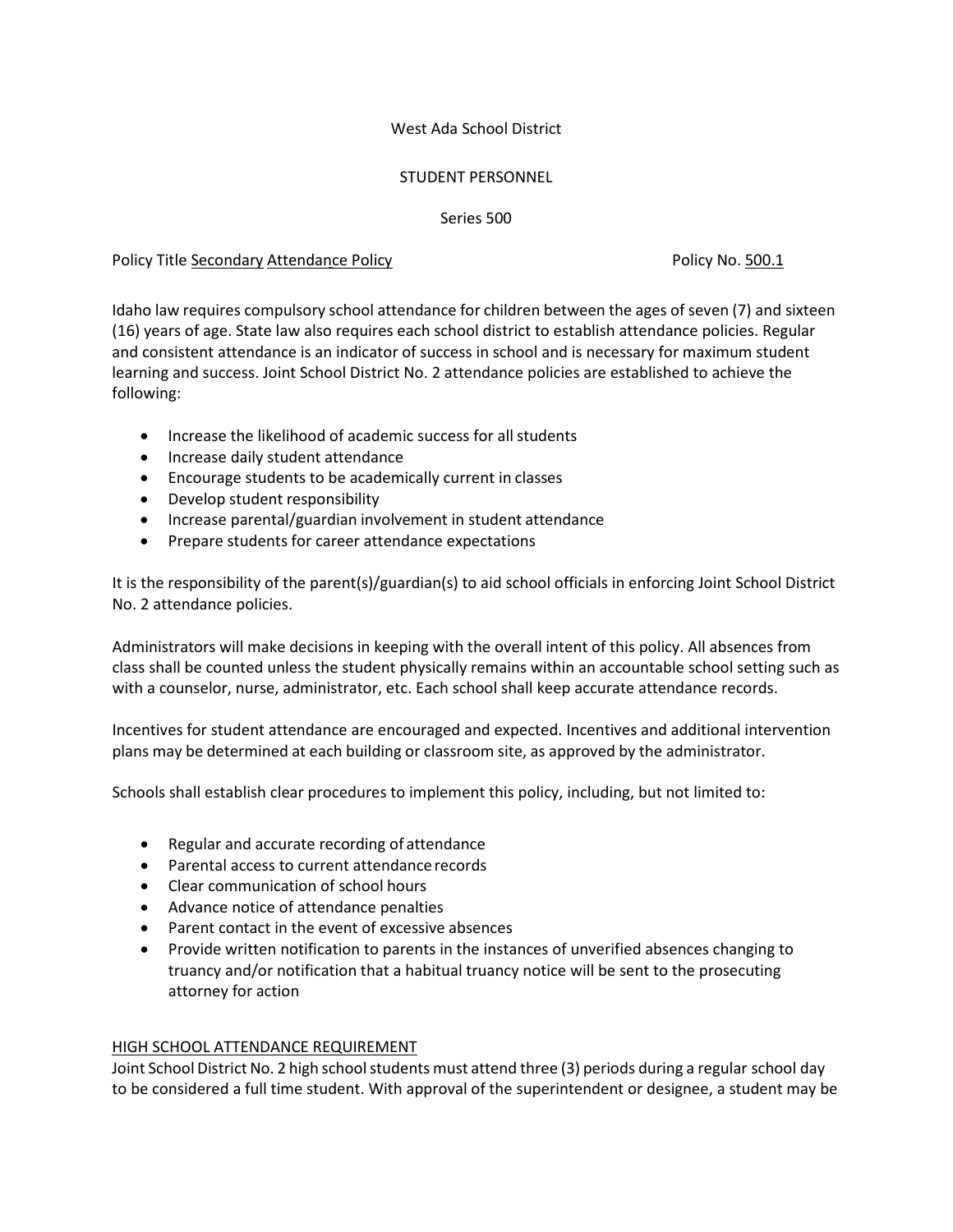released for the following and still be considered full time:

- 1. One (1) period for religious instruction or other approved program in grades 9-12
- 2. Juniors and Seniors may be eligible for one additional release period. The additional period may not be scheduled on the same day as the period allowed for religious instruction or other approved program.
	- a. For seniors to be eligible for the additional release periods they must have completed a minimum of forty-five (45) credits by the end of the eleventh grade, successfully completed all ninth (9<sup>th</sup>) through eleventh (11<sup>th</sup>) grade required credits, and scored proficient or advanced on all portions of the Idaho Standards Achievement Test (ISAT).
	- b. For juniors to be eligible for the additional release period they must have completed a minimum of twenty-eight (28) credits by the end of the tenth grade, successfully completed all ninth (9<sup>th</sup>) and tenth (10<sup>th</sup>) grade required credits, and score proficient or advanced on all portions of the Idaho Standards Achievement Test (ISAT). Additionally, eligible juniors must be enrolled in six (6) or more Advanced Placement, International Baccalaureate, and/or Concurrent Credit courses while attending a West Ada School District high school.

The attendance standard for high school students is as follows:

Students are allowed three (3) absences per class period during the semester. Students who receive four (4) absences in any class will lose credit unless cleared by the attendance office as extraordinary within five (5) days of the absence. Verbal communication must come from a parent/guardian within 48 hours of the absence to prevent truancy.

Students enrolled in any two credit (double block) class are allowed six (6) absences per two credit (double block) class during the semester. Attendance is taken twice each day during the two credit (double block) class. Students who receive seven (7) absences in a two credit (double block) class will lose both credits unless cleared by the attendance office as extraordinary within five (5) days of the absence. Verbal communication must come from a parent/guardian within 48 hours of the absence to prevent truancy.

Excessive tardiness may result in administrative discipline and loss of credit.

A high school student who is absent during any part of the day of an evening performance or function may not participate in that performance or function unless deemed an extraordinary absence. A student suspended in school for more than one period or out of school on the day of an activity will not be allowed to participate in that activity, game, orpractice.

## MIDDLE SCHOOL ATTENDANCE REQUIREMENT

The attendance standard for middle school students is as follows:

Students are allowed six (6) absences per class period during the semester. Students who receive seven (7) absencesin any class will lose credit unless cleared by the attendance office as extraordinary within five (5) days of the absence. Verbal communication must come from a parent/guardian within 48 hours of the absence to prevent truancy. School staff enforces daily attendance and initiates measures to correct attendance problems.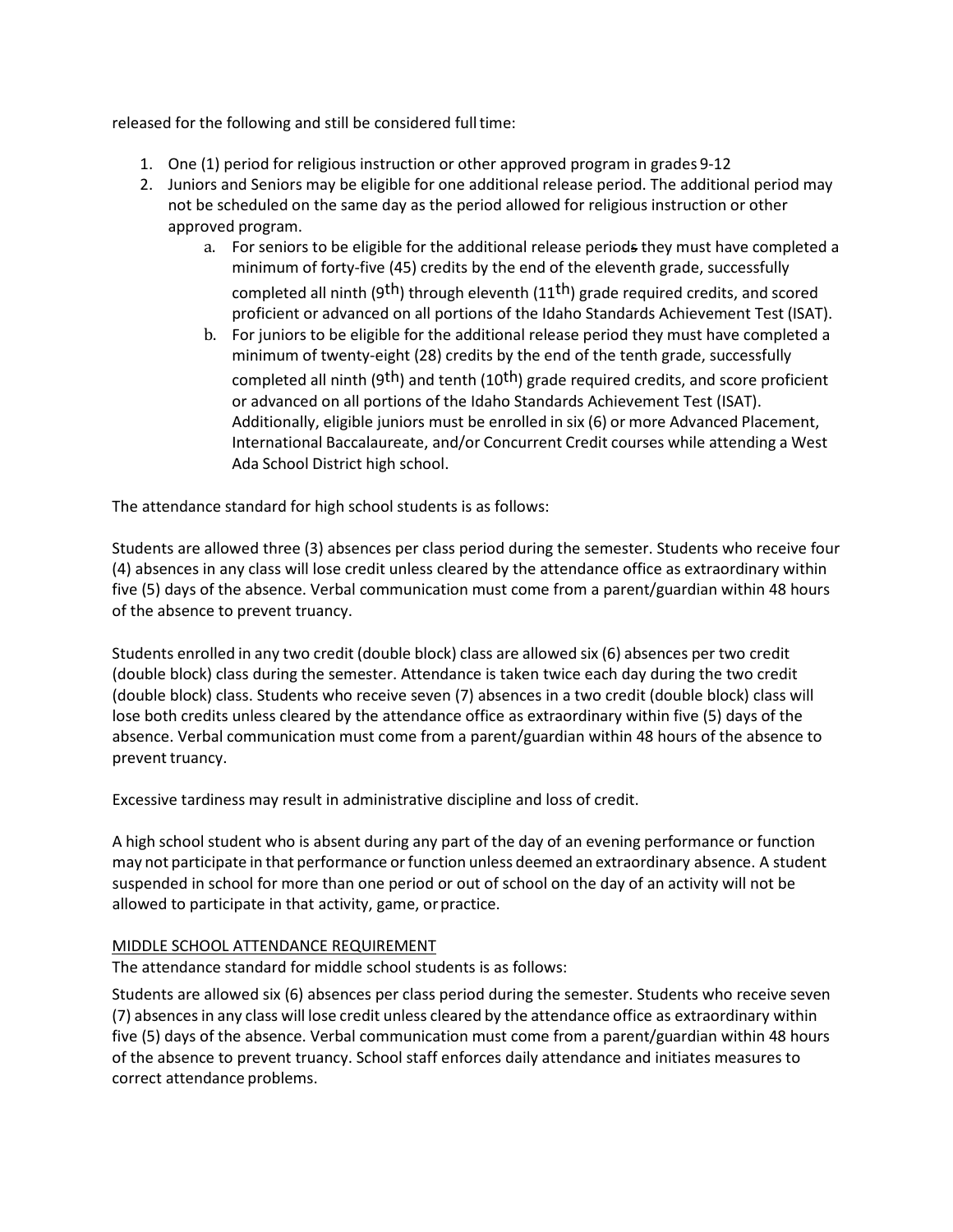Students attending one of the alternative middle schools are allowed three (3) absences per class period during the semester. Students who receive four (4) absences in any class at one of the alternative middle schools will lose credit unless cleared by the attendance office as extraordinary within five (5) days of the absence.

Excessive tardiness may result in administrative discipline, as determined by building administration.

Middle school students must be in attendance at school the entire school day in order to participate in extracurricular activities after school or in the evening of that same day. Exceptions include situations beyond the control of the student such as court appearance, bereavement, medical/dental appointments, etc. Students, who are suspended, including in-school suspension for a major discipline offense, are not allowed to practice or participate in school activities.

# SECONDARY ATTENDANCE CODES

- Activity (ACT): An absence for a school sponsored program or activity
- Bereavement (BR): Up to five (5) days for a member of the immediate family, i.e. father, mother, brother, sister, grandparents.
- Extraordinary (EXT): Administrative discretion, i.e. unforeseen emergencies, court dates, education travel, etc (does not count against attendance standard.
- Illness (ILL): Student is absent for health reasons as verified by parent/guardian phone call (does not count against attendance standard; the appropriate school personnel will address parents/ guardians of students that have exceeded the maximum number of absences allowed in policies 501.1 and 501.3.).
- Illness Waiver (WAI): Confirmed with documentation from licensed medical personnel (does not count against attendance standard.
- Parent call (PRC): Student is absent as verified by parent/guardian phone call (counts against attendance standard).
- Truant (TR): Student is absent without permission of parent/guardian or school officials (counts against attendance standard). Persistent/habitual truancy may result in suspension/expulsion from school.
- Unverified (A): No information regarding absence an unverified absence will convert to truancy unless verbal communication is received from a parent/guardian within 48 hours (counts against attendance standard).
- Verified (VER): Phone call initiated by the school to confirm the absence (counts against attendance standard).

# EXTRAORDINARY ABSENCES

Extraordinary absences require prior notification from a parent or guardian, except in the cases of illness, accident, or bereavement. The student will be expected to complete assigned work within a time period agreeable to the teacher(s) of the missed class (es). The following criteria are used to determine extraordinary absences:

- 1. **National or International Activities**: Events organized for the purpose of continuing competition or as an extension of an approved school program/contest, or special activities such as Olympic qualifying meets.
- 2. **Court Appearance**: Verified by official documentation
- 3. **Professional Appointments**: Confirmed with documentation from professional personnel such